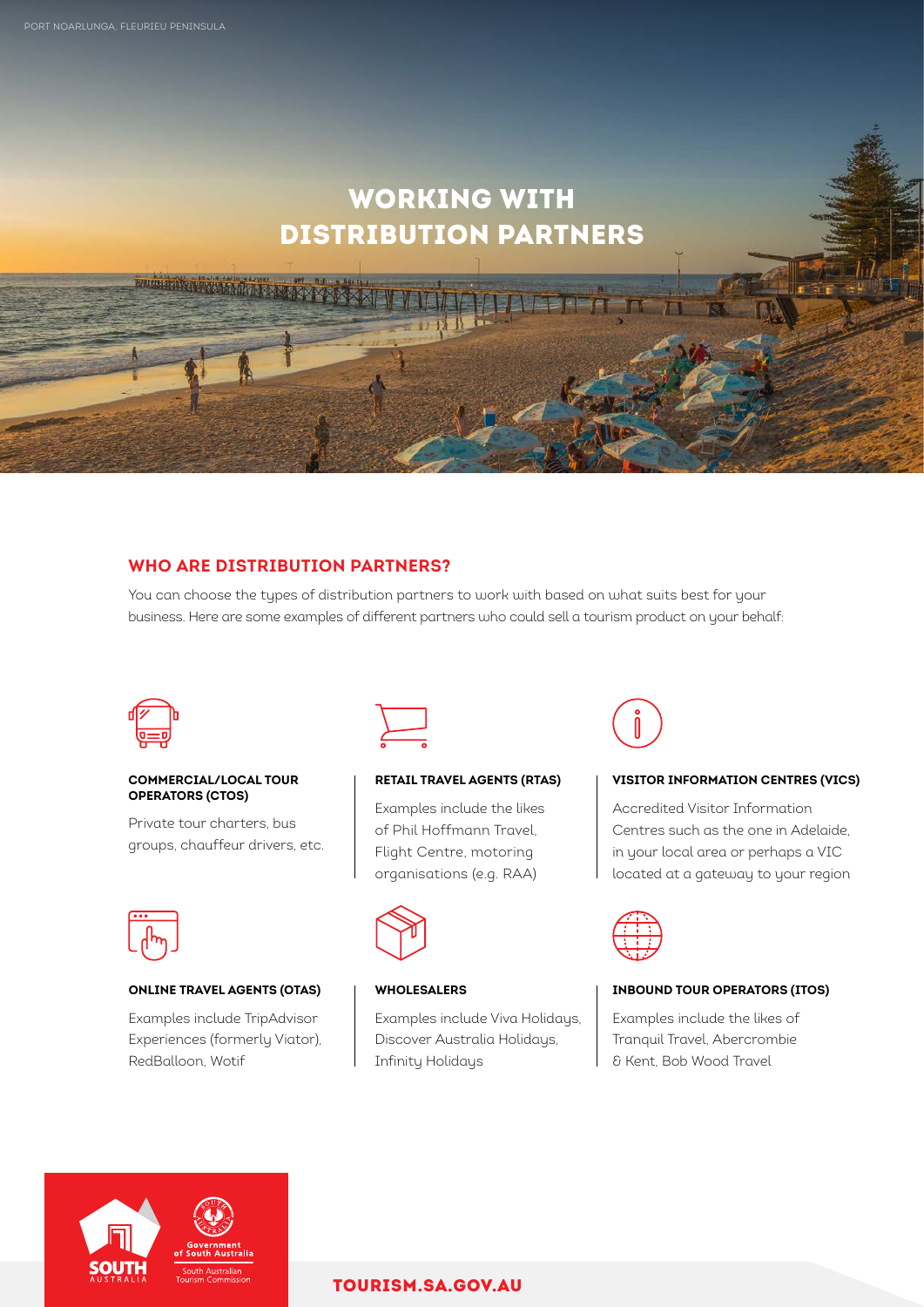

# **WHAT DOES A DISTRIBUTION PARTNER DO THAT I CANNOT DO MYSELF?**

Distribution partners offer their customers tourism products and experiences for purchase, with the primary goal to generate sales on your behalf. In most instances, their only means of income is the commission they get from those sales. Most distribution partners have large marketing budgets and therefore can reach a great number of potential customers. As a tourism operator, you can generate your own sales, however with limited time, people and budget resources, it often makes sense to take advantage of specialist salespeople with larger marketing budgets to reach a greater customer base around Australia and the world.

# **DECIDING ON THE RIGHT DISTRIBUTION PARTNER FOR YOUR BUSINESS**

You can choose to enter an agreement or contract with a wide variety of partners who can help to distribute your tourism product through their global marketing platforms. Distribution partners can promote and sell your tourism product to different audiences, enabling you to access many global markets that may be beyond your current reach.

Partners may include a combination of;

- Commercial/Local Tour Operators,
- Retail Travel Agents,
- Visitor Information Centres,
- Online Travel Agents,
- Wholesalers, and
- Inbound Tour Operators.

Learn more about how these types of partners operate below.

### *Top Tip*

Refer to the *Why Pay Commissions* fact sheet to learn how to factor commissions into your pricing structure.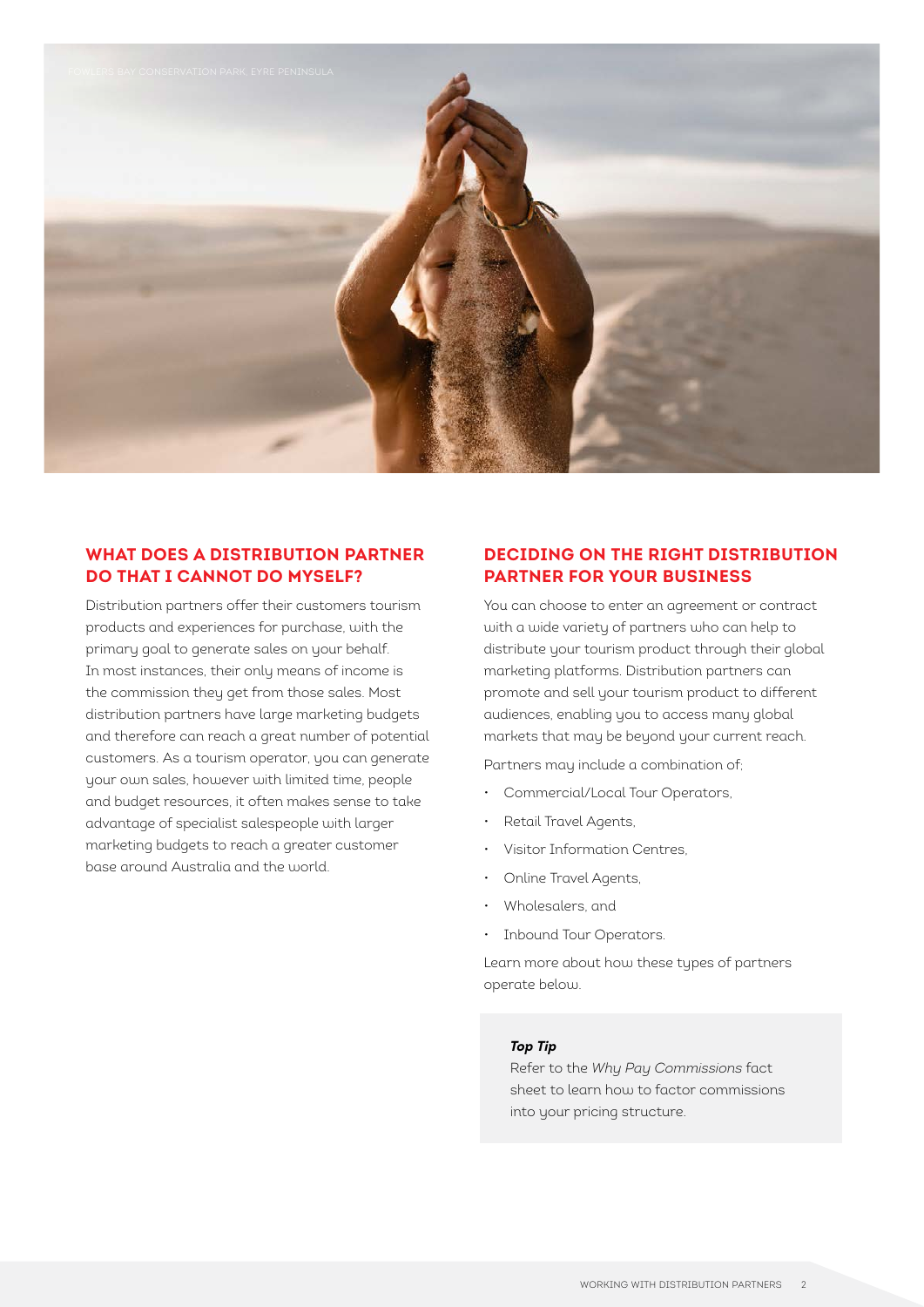

# **COMMERCIAL TOUR OPERATORS (CTOS)**

- If you offer an onsite experience or attraction, you might like to incentivise a local CTO to incorporate your product as part of their prepackaged tour itineraries.
- Group sizes may vary from large bus charters to private small groups or chauffeur driven vehicles.
- CTOs differentiate themselves by offering their passengers a unique itinerary, so by offering exclusive special activities or 'value-added' experiences, your product is more likely to be considered for inclusion in one of their tours.
- Commission structures for CTOs vary significantly and can be negotiated depending on the number of guests they guarantee to bring to your business.
- Familiarise yourself with the broad range of local tour operators in South Australia by visiting the SATC's consumer website: [southaustralia.com/things-to-do/tours-and](https://southaustralia.com/things-to-do/tours-and-experiences)[experiences](https://southaustralia.com/things-to-do/tours-and-experiences)
- Examples of Tour Operators working nationally include Journey Beyond, SeaLink Travel, AAT Kings and APT. The average commission that large-scale commercial tour operators would expect from the sale of your product is around 20%, however this can vary.



#### **RETAIL TRAVEL AGENTS (RTAS)**

- Retail Travel Agents act on behalf of their customers to book and purchase holiday packages, flights, transfers, accommodation, tours etc., usually through a face-to-face shop-front setting, or sometimes over the phone or via email.
- RTAs attract a wide range of customers through their physical retail presence, which is usually supported by highly visited websites.
- Some agents service the Australian domestic market, while others have a global reach.
- Retail Travel Agency groups undertake cooperative marketing with wholesalers and airline partners to develop tactical marketing campaigns – which results in heavily targeted marketing initiatives bolstered with significant budgets.
- The average commission that RTAs would expect from the sale of your product is around 10-15%, however this can vary.
- Examples of Retail Travel Agents include Phil Hoffmann Travel, Flight Centre, HelloWorld and travel divisions of motoring organisations (e.g. RAA, RAC, RACQ, NRMA, RACV, RACT, AANT).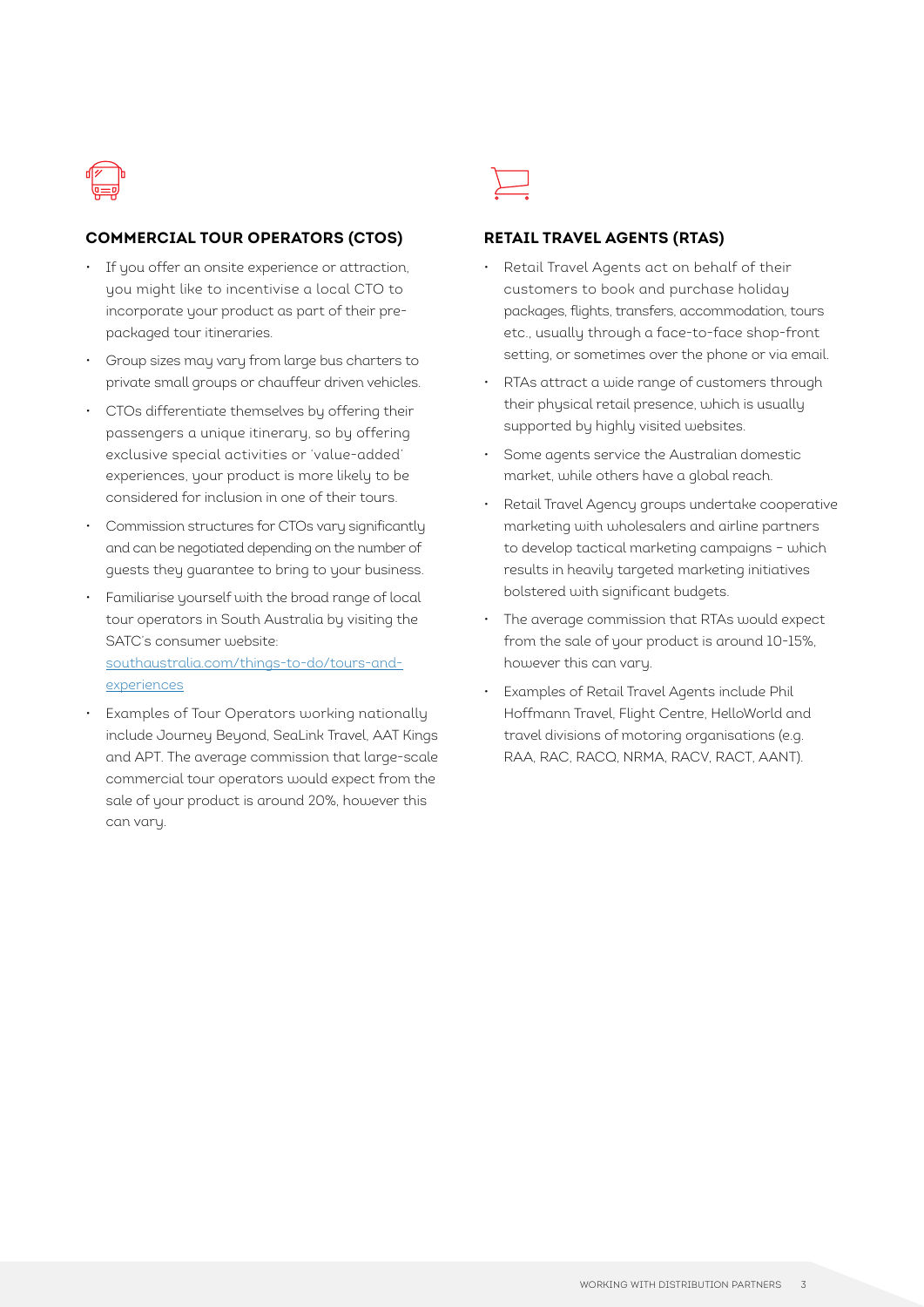# **VISITOR INFORMATION CENTRES (VICS)**

- Visitor Information Centres without booking functionality may provide a referral to your product at no cost, however unless the customer is requesting something that fits your product description, it can be difficult to stand out from the crowd.
- Structured similarly to a RTA, some accredited VICs can book on behalf of their online or walk-in customers. These VICs may be incentivised to sell your product if you offer a commission.
- VICs have a strong affiliation with the region they reside in and will usually service customers making 'last minute' bookings.
- The average commission that VICs would expect from the sale of your product is around 10-12%, however this can vary.
- Find a list of South Australian Visitor Information Centre on the SATC's corporate website: [tourism.sa.gov.au/about/regions/visitor](https://tourism.sa.gov.au/about/regions/visitor-information-centres)[information-centres](https://tourism.sa.gov.au/about/regions/visitor-information-centres)



# **ONLINE TRAVEL AGENTS (OTAS)**

- Customers use OTA websites to research and book travel online.
- Websites vary and can offer a combination of flights, holiday packages, tours, attractions and car hire to domestic and/or international audiences.
- OTAs can provide a direct link between tourism operators and customers; they invest significantly in paid media and other online advertising channels.
- You may be required to upload and maintain your online product information for each OTA you work with, which can be time consuming depending on how many sites you are listed on. Ensure you understand clearly how your product will be presented on an OTA website, as well as the process for updating your product information, prior to entering a contract with them.
- Be aware of any affiliate sites that your OTA might on-sell your product through. It is important to keep track of where your product rates may appear online.
- The average commission that OTAs would expect from the sale of your product is around 7-25%, however this can vary depending on your product type and their marketing reach (i.e. domestic focus vs. global).
- Examples of Online Travel Agents include Wotif, Stayz by HomeAway, Lastminute.com, TripAdvisor Experiences (previously Viator), RAA Travel, Booking.com, GetYourGuide.com, Webjet, Luxury Escapes and RedBalloon.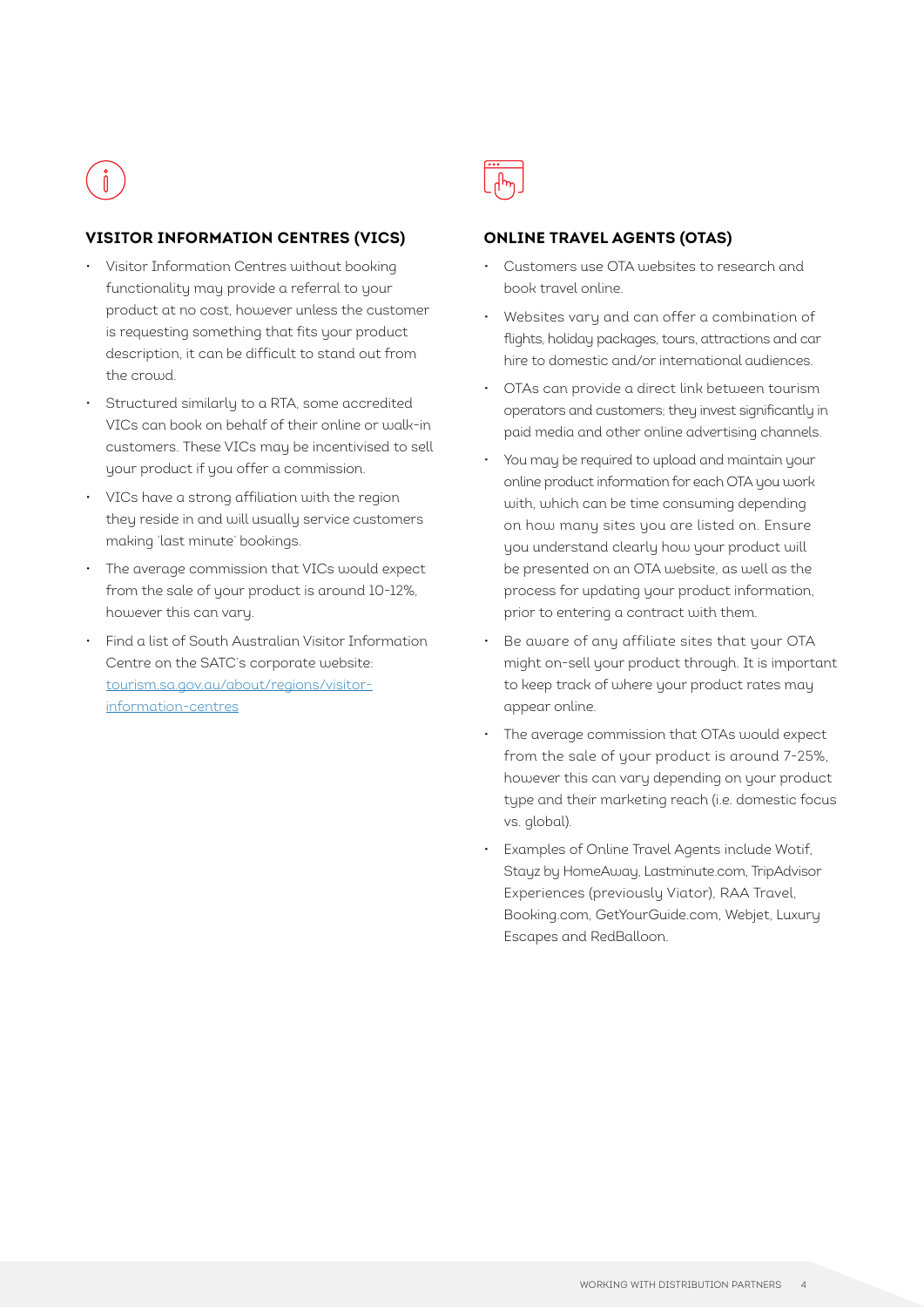

#### **WHOLESALERS**

- Wholesalers are companies that supply RTAs with itineraries in the form of touring, flight and accommodation packages to on-sell to customers.
- These types of partners create itineraries featuring complementary products (e.g. flights, accommodation, tours, attractions) in a bid to appeal to specific markets. These packages are promoted through their website, brochures and other communication channels.
- Internationally based Wholesalers usually book tours, attractions and accommodation arrangements through Australian based ITOs.
- Some Wholesalers also act as RTAs, so it is important to be aware of which mediums they will sell your product through to determine the most appropriate commission rate to offer.
- The average commission that Wholesalers would expect from the sale of your product is around 20%, however this can vary.
- Examples of Wholesalers include Viva Holidays, Discover Australia Holidays and Infinity Holidays.



# **INBOUND TOUR OPERATORS (ITOS)**

- ITOs are the link or 'middle-man distributor' between your business and agents based overseas.
- The ITOs you will work with are based in Australia and will coordinate all travel reservations and payments on behalf of international Wholesalers and international RTAs.
- Many ITOs who work on behalf of non-Englishspeaking countries will also translate your product information for their overseas agents.
- ITOs develop programs and itineraries, as well as provide product advice and planning assistance for Wholesalers to market through their international networks.
- You may need to be flexible and tailor your products for ITOs to suit their requirements.
- Working with ITOs is a long-term proposition and heavily based on developing business rapport. It will likely take several years of building relationships to see reliable bookings through ITOs.
- The average commission that ITOs would expect from the sale of your product is around 25-30%, however this can vary.
- Examples of Inbound Tour Operators include Tranquil Travel, Abercrombie & Kent, South Australia Tours/ Across Australia, Bob Wood Travel, Pan Pacific, The Tailor, Pacific Destinations, JATS and Ctrip.

#### *Top Tip*

Refer to the SATC's campaign calendars for a snapshot of who we are working with on cooperative campaigns this financial year:

[tourism.sa.gov.au/campaigns/international](https://tourism.sa.gov.au/campaigns/international) [tourism.sa.gov.au/campaigns/domestic/current-campaigns](https://tourism.sa.gov.au/campaigns/domestic/current-campaigns)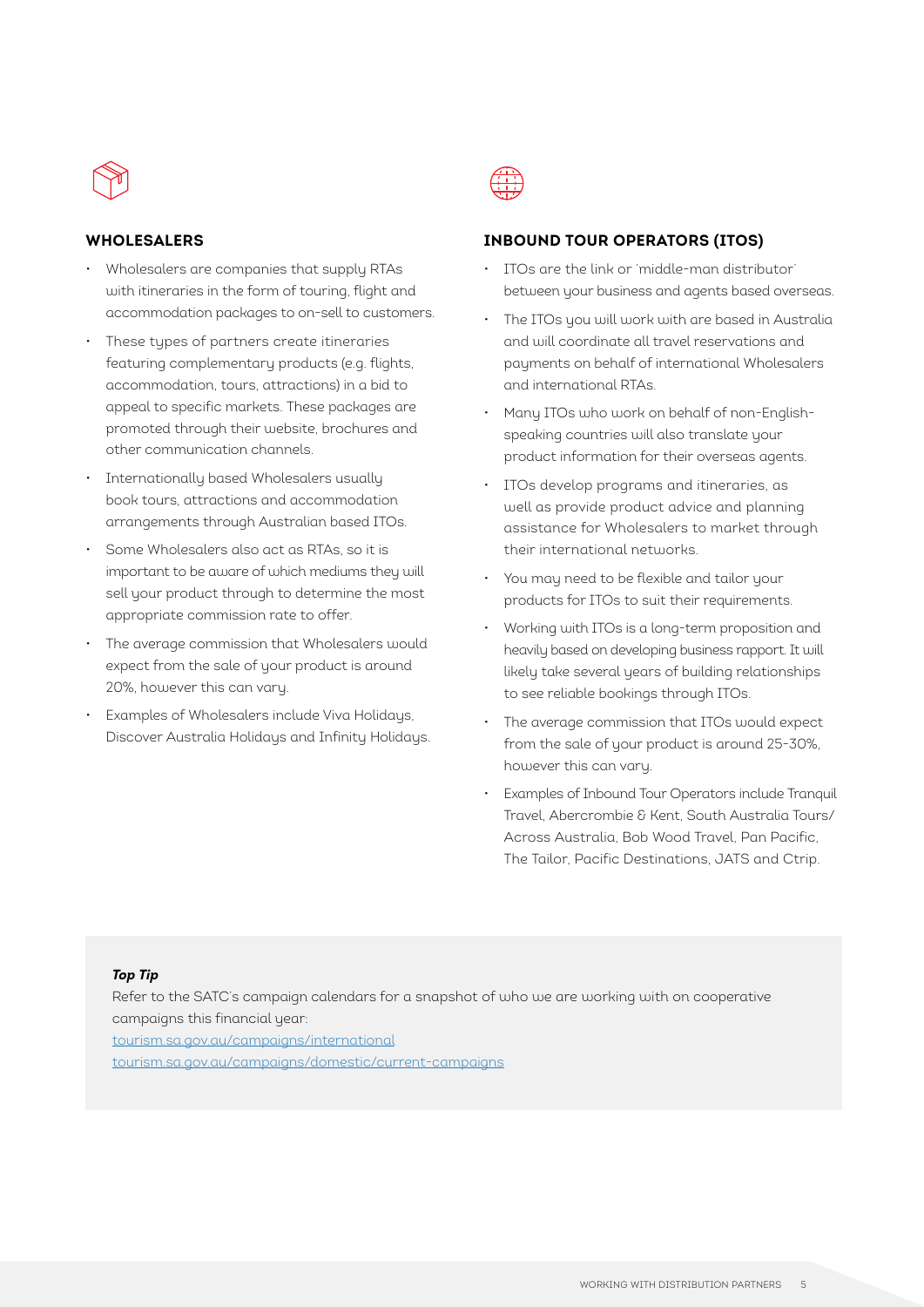# **WHICH DISTRIBUTION PARTNER SHOULD I CHOOSE?**

Before deciding which distribution partners to work with, you need to identify which target market/s you want help in attracting to your business. Choose partners that promote to your ideal target market and effectively use their reach to broaden your customer base. You will need to undertake research to identify:

- Which market segments does the distributor target? Perhaps they specialise in a specific area.
- How will they promote your product and/or business?
- Do they offer different brand segments under a larger incorporation?
- Who else do they work with?
- What other tourism products do they promote/ sell and do these complement your offering?

In most cases, the domestic market will be your primary market, offering a higher volume of visitors. Once you are confident that you can satisfy the needs and wants of domestic travellers, you might like to consider broadening your reach to target specific overseas market segments. It may take around three years to develop an international market for your product, so this may form part of your long-term focus.

#### *Top Tip*

Ensure you can manage each of the partnerships you are establishing. You will need to allocate resources toward maintaining relationships with all contracted distribution partners.

# **HOW DO I APPROACH A DISTRIBUTION PARTNER?**

In most instances, you will need to reach out to a product manager from the specific tourism distribution company. It generally helps if the partner has preexisting knowledge of South Australia to provide context surrounding your business. The SATC can provide assistance with identifying who to approach and the relevant contact information. Industry associations, such as the Australian Tourism Export Council, are able to assist in providing introductions, however your business may need to pay a membership fee.

Offer to email the product manager a copy of your rate sheet which shows the specific commission structure you are willing to offer them (refer to *Rate Sheet Templates* for examples). The rate sheet provides a snapshot of your inclusions, restrictions, pricing, reservation contact details and other essential information including cancellation policies. Rate sheets should contain functional information only, you can always point the partner to your website and collateral for more in-depth information and marketing spiels.

Product managers can specialise in certain product types (i.e. accommodation or tours), or they could be responsible for a specific region (i.e. Asia Pacific). They are in contact with hundreds of tourism operators every week, so it is important to consider your approach, to ensure that they will give you time over another operator. This is also another example of where being a member of an industry association can support you in 'getting a foot in the door', particularly for the much larger distribution partners.

Request feedback from the partners you want to work with. If at first you do not get a reply or call back, wait a few weeks and follow up with another email or a phone call. They may suggest for an inclusion or variation to your product that would make your product more appealing for their customer base. They know their customers best, so you may need to decide if you are willing to make these changes or perhaps investigate an alternative distribution method.

#### *Top Tip*

Keep a record of what commission you have offered to which partners.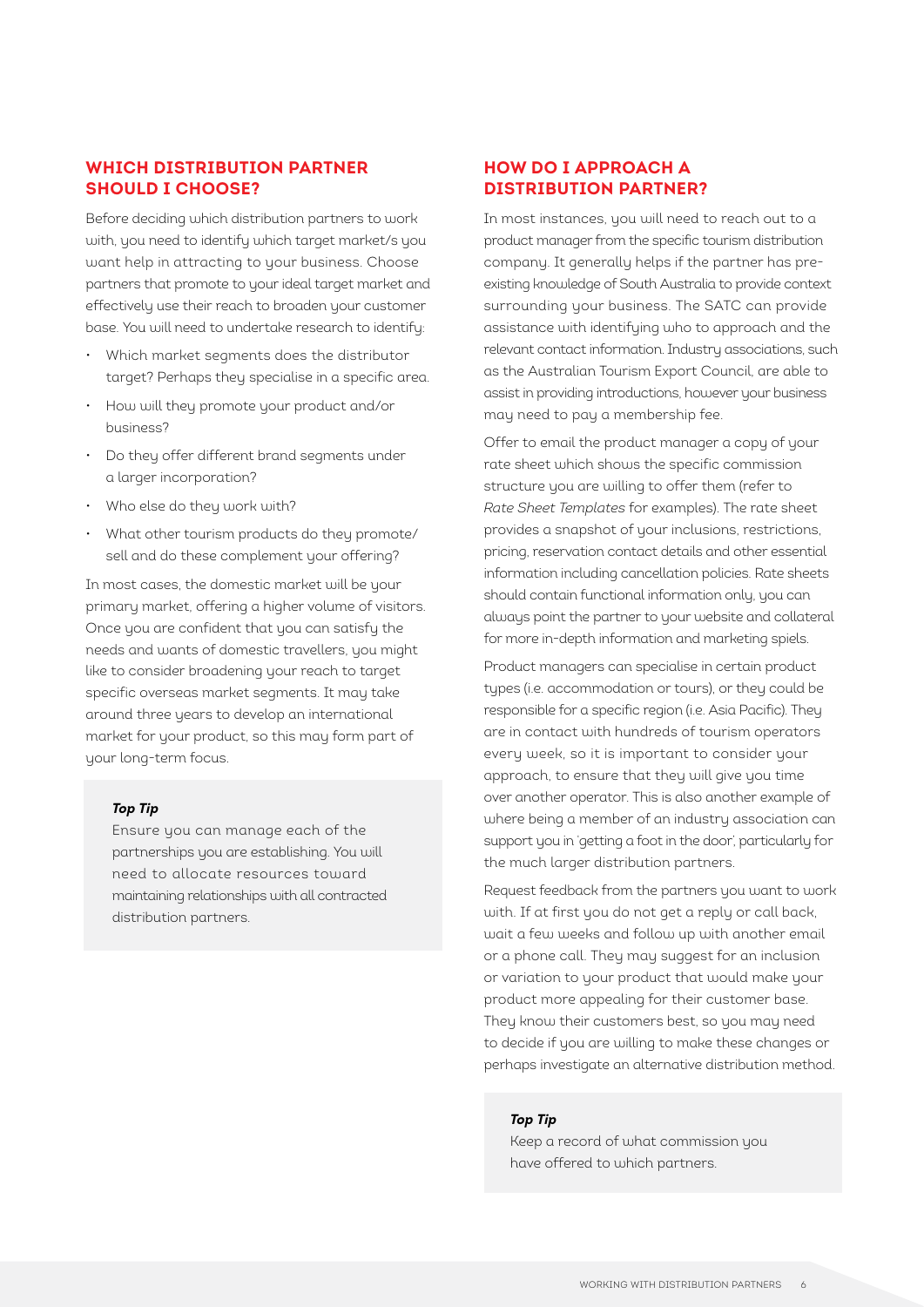# **CONTRACTING A DISTRIBUTION PARTNER**

Once your preferred distribution partner has agreed to include your tourism business/product in their saleable portfolio and you have agreed on the commission they will receive for each sale they make on your behalf, you will need to enter a formal contract.

For larger distribution partners, the contracts can be very long. Ensure you understand all of the clauses outlined in the agreement and seek legal advice if required.

Distribution partners typically contract between August to February, ready to promote the next 'tourism calendar year' (1 April to 31 March). If you miss their deadlines, it is likely that you will not be included in any campaigns or collateral until at least the following year.

It is important to honour the pricing structure that you have agreed to with all partners to foster your relationships, but also to make it less confusing for customers. If you need to make a change to your prices, try to wait until the new tourism calendar year.

# **HOW DO I MAINTAIN MY RELATIONSHIP WITH A DISTRIBUTION PARTNER?**

It is important to build a strong relationship with the distribution partners you are working with and to gain the trust of the product managers that will be directly working with you over your contract period.

You may wish to arrange a meeting with the product manager/s at their office. Most ITOs are based interstate, over telephone, or video conferencing to brief them on your business and the products and experiences you have on offer for them to sell. It's always a good idea to keep the conversations interesting and provide something new to update them with, or alternatively you could suggest informal conversations to demonstrate your interest in keeping in touch.

You might offer to invite your partner/s to experience your product firsthand on a familiarisation visit (commonly referred to as a 'famil') as a way to educate their staff about your offering. The best way for a partner to be confident in promoting and selling your product is to experience it for themselves first.

Keep an open line of communication with the product managers and ask them to keep you updated with their upcoming campaigns, and if relevant you can express your interest in being involved. You may be required to negotiate a discounted rate or offer more commission to increase your chance of being featured in their campaigns.

Some tourism trade events, such as the Australian Tourism Exchange (ATE), offer an opportunity to meet product managers from your existing partnerships, and potentially some new distribution partners, in a face-to-face environment.

#### *Top Tip*

Events such as ATE are generally more suited to those working with 25-30% commission structured into their product pricing. Learn more about this through the *Attending Trade Events* fact sheet.

Once you have established a strong rapport with your distribution partner product managers, you could have access to a wealth of market intelligence including:

- Market specific purchasing behaviour (e.g. purchasing lead times, seasonality)
- Alignment strategies to maximise exposure
- Customer databases